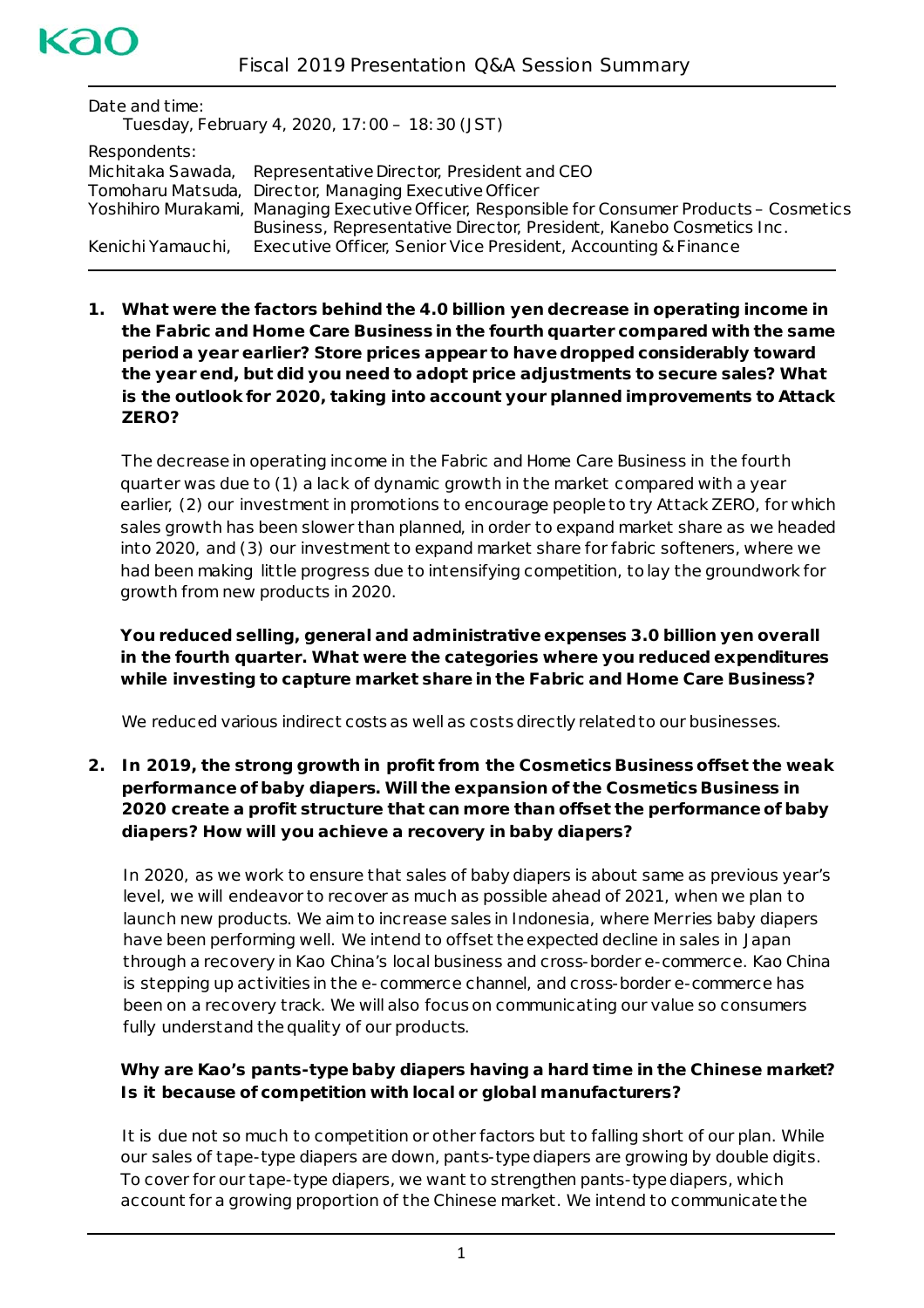merits of *Merries* as a product designed to remain in place without constricting the waist, with growing children in mind, in addition to its breathability and absorbency that other companies are also promoting. Strengthening pants-type diapers will be crucial in the Chinese market, where they account for a growing share.

**3. In light of the weak state of baby diaper sales in the Chinese market what are the circumstances in terms of the market, competition and retail inventory? Consumers in the Chinese market place more importance on word-of-mouth than on anything businesses tell them, so don't you need to fundamentally change your way of marketing? Rather than trying to curb reselling by resellers, isn't there also a way of stimulating sales with resales that may improve brand equity?** 

In 2019, births in Japan declined to an estimated 864,000. Therefore, Kao China's baby diaper business, with its large target market, will become even more important to us in the future. In the past, there was a great deal of reselling in the Chinese market of baby diapers purchased in Japan, so we took measures to secure orders at stores in Japan. However, due in part to the decrease in reselling, which was caused by a variety of factors, we have now stopped taking those measures.

In the Chinese market, although a decline in brand equity led to a decrease in sales volume of *Merries*, the brand continues to vie for top share in the market. Even with the impact of the decreasing birth rate in China, the rate of conversion to disposable diapers has been increasing, so market volume is not expected to decrease. However, we need to think about an acceptable price range for regional cities where the conversion rate is rising. We intend to respond fully to changes in the market.

# **4. Kao's competitors outside Japan achieve high sales growth rates by acquiring startup companies. Is Kao considering buying a startup for further growth?**

We basically think of B-to-B companies as M&A targets, so we are not considering M&A to increase sales. However, to expand our business domains from an ESG perspective, we will need to cooperate with companies in fields that are new to us. That cooperation will require consideration of M&A targets other than B-to-B companies. For example, we would like to expand our business domains into the fields of therapeutics and hygiene.

# **5. Your plan for 2020 takes into account the impact of the spread of the new strain of coronavirus on inbound demand. What impact do you expect on Kao China's business?**

In 2019, inbound demand accounted for approximately 10% of Cosmetics Business sales globally. Kao China's Cosmetics Business sales are roughly the same size, accounting for around 30% of Kao China's Consumer Products Business sales, with a high operating margin. If there is an economic slump in the Chinese market and demand for cosmetics weakens, it will have an impact, but we have not incorporated this in our plan. The impact on businesses other than cosmetics, such as baby diapers, is expected to be minor. We are considering expanding hygiene-related products as a possibility in the Chinese market.

# **6. How do you view trends in consumption in Japan following the increase in the consumption tax rate in 2019?**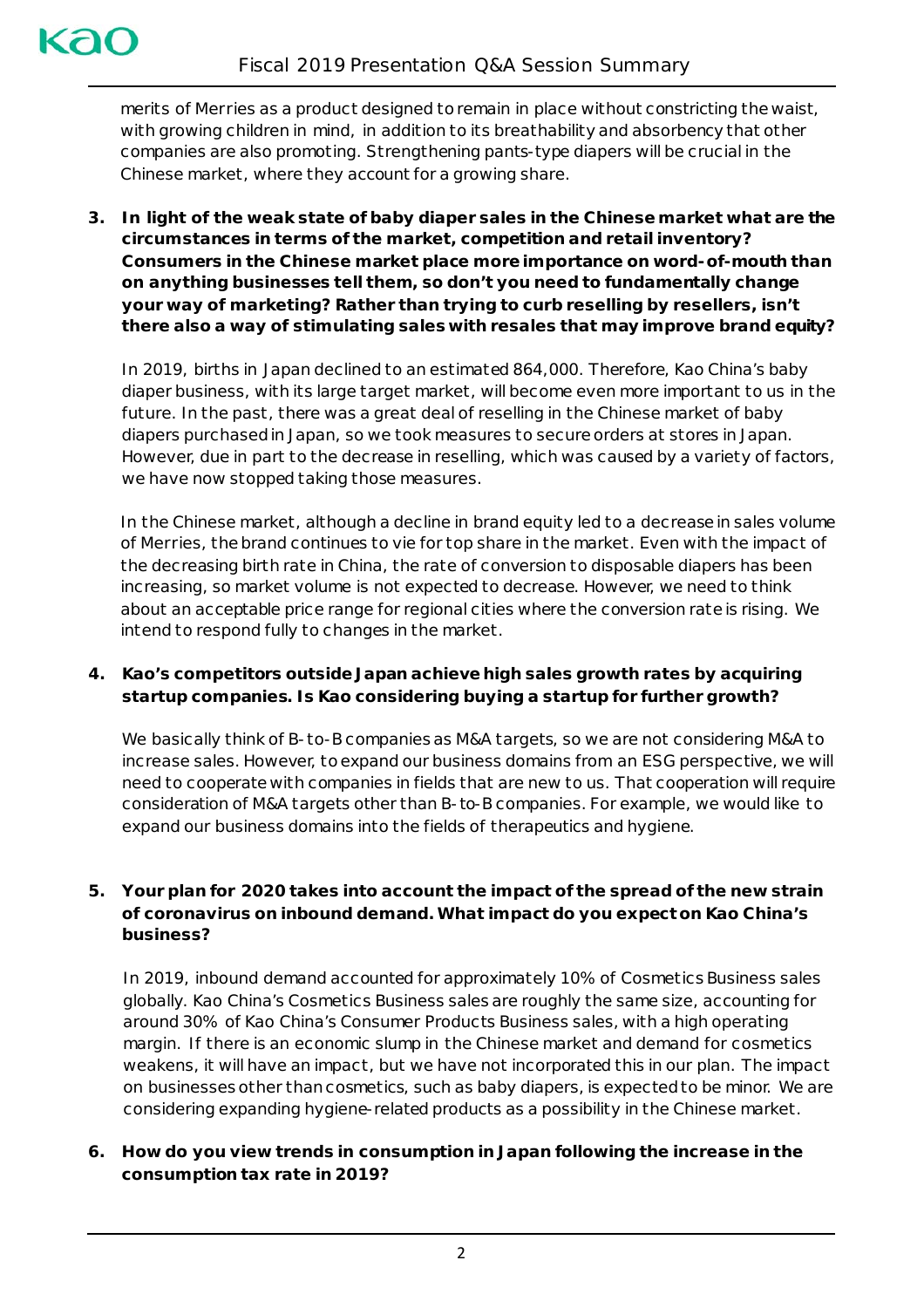We are worried about a weak recovery fromthe drop in sales following the last-minute demand that preceded the consumption tax rate increase. If consumption behavior weakens due to a natural disaster or other factor, cosmetics will likely be affected. We intend to pay close attention to the latest market trends.

**7. How were conditions for the Cosmetics Business in Japan in the fourth quarter? Why do you plan on 3.8% growth in the Cosmetics Business in Japan in 2020, even though you expect a slowdown in inbound demand?**

In the Cosmetics Business, the G11 brands selected for the new global portfolio announced in 2018 performed well, with year-on-year growth of 18% in 2019. In Japan, Kao is not only enhancing these brands, which include hypoallergenic *freeplus* containing Japanese and Chinese botanical extracts, and derma care brand *Curél*, both of which perform extremely well for Kao China's Cosmetics Business, but other brands as well. We also expect growth from stepping up our activities in the travel retail channel and cultivating the prestige skin care products we launched in 2019.

### **Can we also expect an effect from new products in Japan?**

We are nurturing our skin care brands in the high-price range including new product lines for *est* and *SENSAI* launched in fall 2019 as well as products that apply Fine Fiber Technology. We are also preparing for new initiatives.

# **How much did Kao China's Cosmetics Business grow in 2019? What is the outlook for the G11 brands in 2020?**

In 2019, Kao China's Cosmetics Business sales increasedabout 1.5 times year-on-year. We are aiming for double-digit growth for the G11 brands in 2020.

### **8. Your plan is for sales of baby diapers in 2020 to be on par with the previous year. Do you mean that you are aiming for sales growth by investing in marketing expenses, but expect profit to be on par with the previous year?**

In the Human Health Care Business, we expect sales of baby diapers to be on par with the previous year, and growth in sanitary napkins and personal health products. We will work for a recovery in profit on baby diapers.

# **9. Looking at statistics on exports of baby diapers from Sakata Port, they appear to be on a recovery track, but what about your retail inventory in the Chinese market?**

We cannot precisely determine retail inventory, but we do not see an increase for crossborder e-commerce. We aim to improve our cross-border e-commerce by shifting the management systemfrom Japan to Kao China.

# **10. ROIC has improved along with the significant change in Kao's business structure due to the growth of the Cosmetics Business and other factors. What do you think Kao's future business portfolio should be?**

We believe that expanding our business domains from an ESG perspective will be key to Kao's future growth. We commercialized Fine Fiber Technology in cosmetics products in